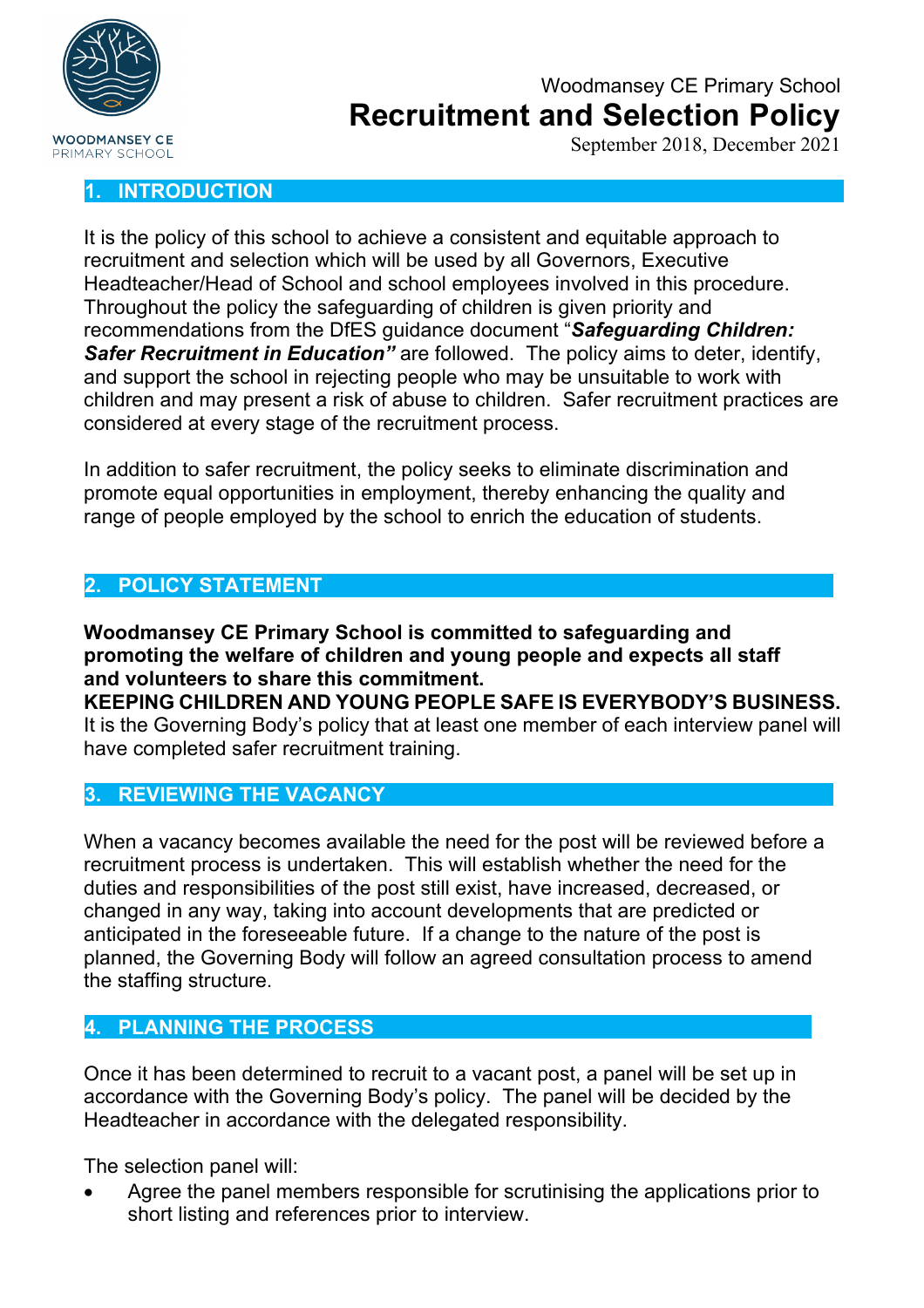

## Woodmansey CE Primary School **Recruitment and Selection Policy**

September 2018, December 2021

- Agree a timetable with panel members.
- Review the job description and person specification and ensure any necessary re-evaluation of grade, salary and conditions of service is undertaken when necessary.
- Draft the advertisement and covering letter or delegate this to one member.
- Plan the methods of assessment to be used during the selection process.
- Consider whether it would be appropriate to invite external advice or support from the Local Authority, or other relevant body or expert.

A selection panel will always be of at least 2 people, preferably a minimum of 3.

For the recruitment of a Headteacher or Assistant Headteacher the selection panel must consist of at least 3 Governors. Specific advice from the LA will be obtained whenever the appointment of a Headteacher or Assistant Headteacher is undertaken.

The members of the selection panel will be appropriately prepared for every stage of the process.

### **5. JOB DESCRIPTION**

The job description will describe the purpose, scope, duties and responsibilities of the job. The existing job description will be reviewed before a new postholder is recruited to check that the duties, responsibilities and grading of the post are still correct. The job description will provide the basis of the selection procedure along with the person specification.

### **6. PERSONAL SPECIFICATION**

Every post will have a personal specification. It will be reviewed along with the job description before recruitment is undertaken. The personal specification will identify both essential and desirable criteria, which are required to perform the duties of the post. The selection panel will use the personal specification at both shortlisting and interview.

The personal specification will indicate how the requirements of the post will be tested and assessed during the selection process.

### **7. APPLICATION FORM**

All applicants will be required to complete all sections of the relevant standard application form. A curriculum vitae will not be accepted in place of an application form.

For online applications, arrangements will be made for candidates to sign the declaration when attending for interview.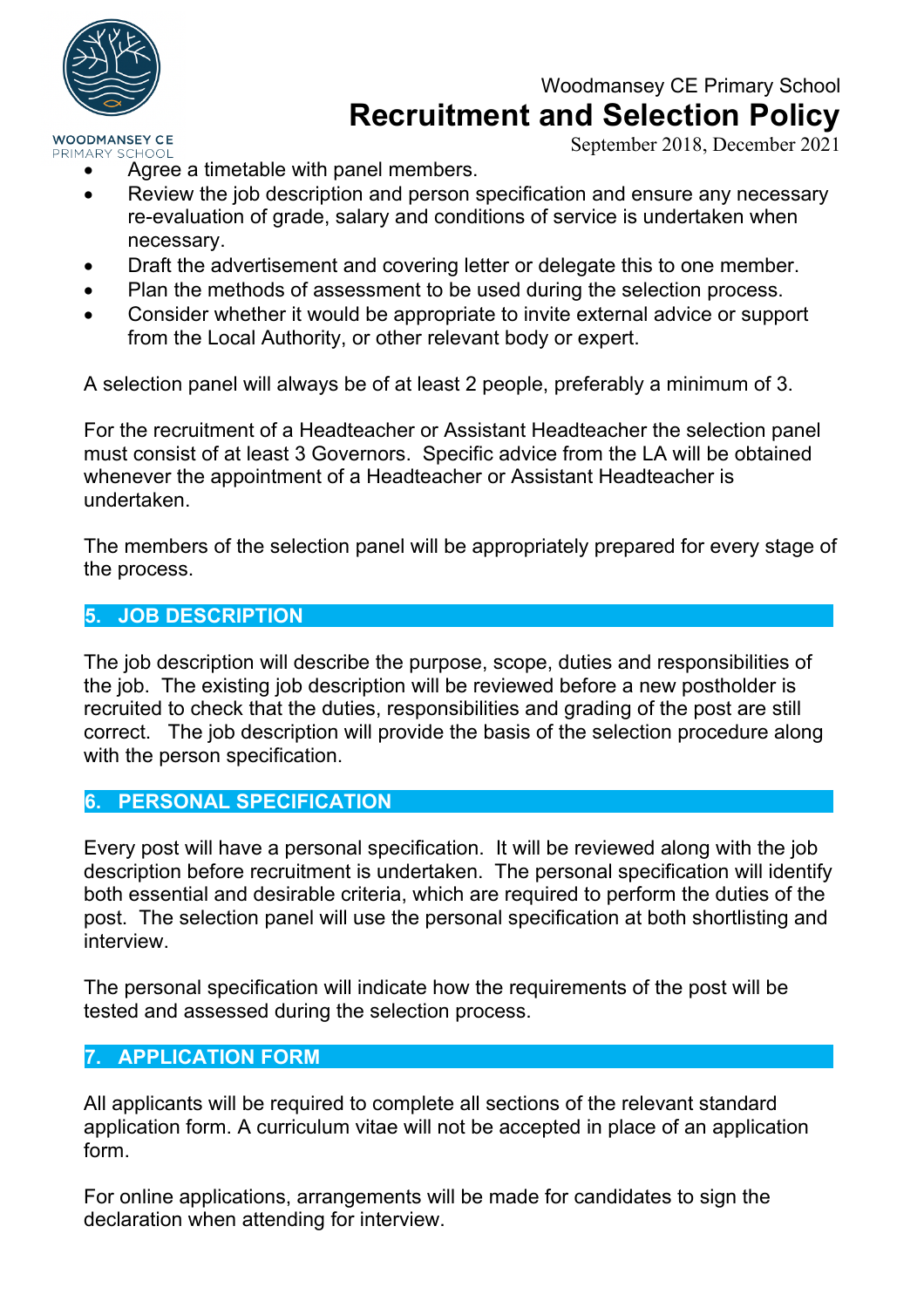

September 2018, December 2021

### **8. ADVERTISEMENTS**

Consideration will be given by the panel to where the post should be advertised in addition to the Local Authority media. Advertisements for Headteachers will be placed in the nationally accessible media.

### **9. SCRUTINISING & SHORTLISTING**

After the closing date and prior to shortlisting taking place, the delegated panel member(s) will scrutinise all application forms.

Discrepancies, anomalies or concerns identified will be considered during shortlisting and further investigated prior to interview. If the candidate is selected for interview, any queries will be explored during the selection process.

At shortlisting, the qualifications, experience, knowledge and skills of the candidate will be assessed against the essential and desirable criteria of the person specification. The following principles will be followed:

- At least two members of the panel will be involved in the shortlisting.
- Shortlisting will be based only on the information contained within the application form and letter or arising from scrutiny.
- The criteria will be consistently applied to all applicants.
- Applications will be measured against the selection criteria and not other applications.
- Selection criteria may be weighted to recognise more important aspects.
- Where the Disability Discrimination Act may apply to the applicant, further advice will be sought in applying the shortlisting criteria.
- Any requirement for formal qualifications will be linked to the requirements of the post. Candidates will not be given priority, nor discriminated against, because they hold a higher qualification than specified.
- The reasons for selecting or rejecting candidates for shortlisting will be recorded.
- A critical re-appraisal of the original documentation will take place if a sufficient field is not secured before re-advertisement.

### **10. REFERENCES**

References will normally be taken up prior to interview. The school has a standard reference form, which all referrers will be expected to complete. Wherever possible, adequate time will be allowed between short listing and interview in order for references to be scrutinised. If, in exceptional circumstances, references are taken up after the offer of an appointment has been made, the selection panel will ensure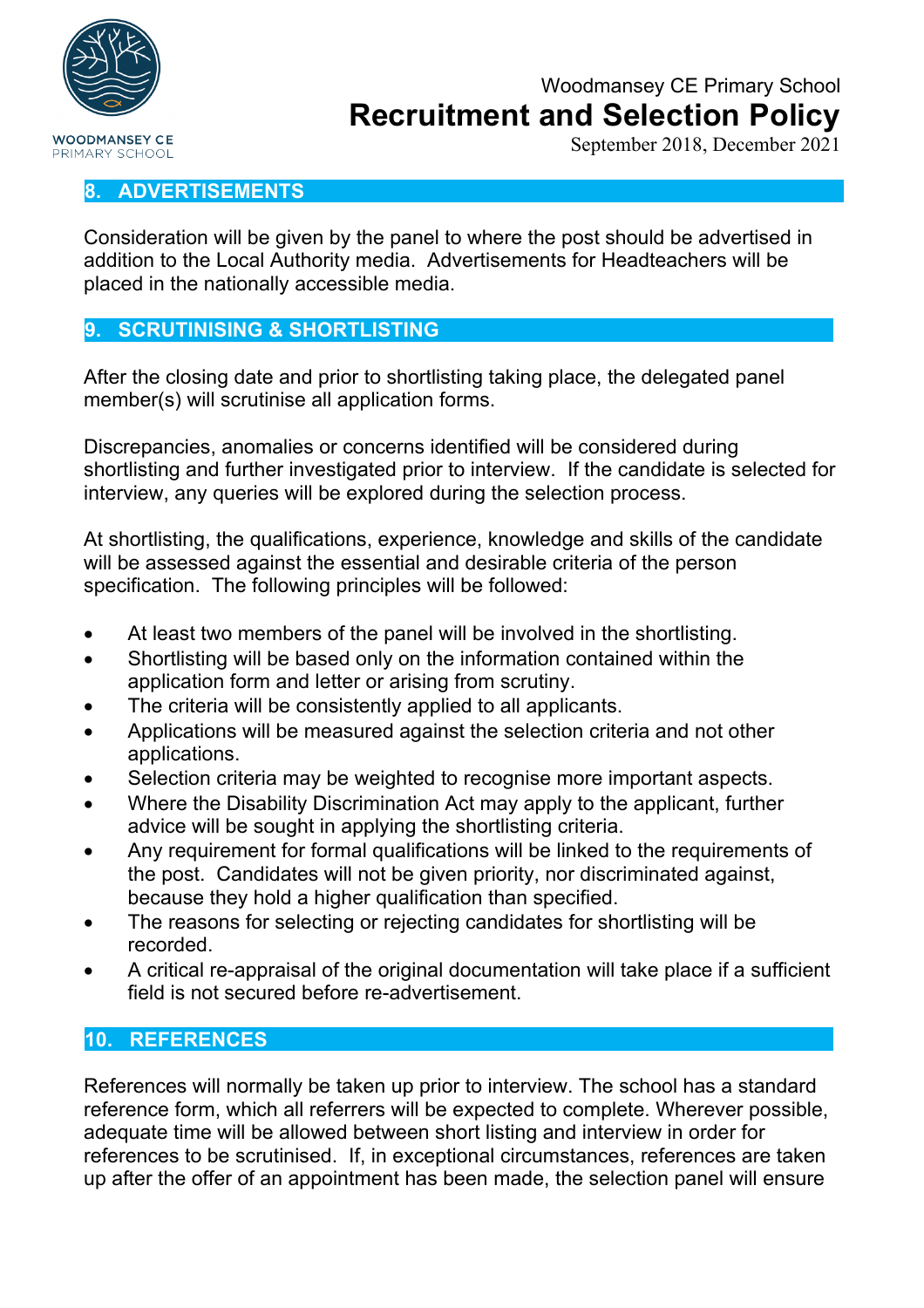

### **WOODMANSEY CE** PRIMARY SCHOOL

September 2018, December 2021

that the references are obtained, scrutinised and any concerns resolved before the appointment is confirmed.

Applicants will be asked to provide the details of two referees. One referee will be the applicant's current or most recent employer. If the applicant is not currently working with children but has done so in the past, details will also be requested of that employer. References will be sent to work based addresses. No open references or testimonials will be accepted, nor references from relatives or people solely in the capacity as friends. (refer to the form for the questions to be asked)

The referee will be informed that they have a responsibility to ensure the accuracy of the reference and that it does not, to the best of their knowledge, contain any misstatements or omissions and that relevant factual content of the reference may be discussed with the applicant.

The nominated panel member(s) will scrutinise the references before interview and seek clarification were necessary. Any issues will be taken up with the applicant during the interview.

Information provided about past disciplinary action or allegations will be considered in the circumstances of each individual case and will not automatically rule out an applicant before the selection procedure.

### **11. SELECTION PROCESS**

Candidates short listed for interview will, wherever possible, be given at least 7 days written notice of the procedure. Candidates will be informed what selection procedures will be included in the recruitment process and approximately how long it will take. Candidates will be asked to bring all relevant documentation to verify qualifications, right to work in the UK and a recognised form of identity to the selection procedure. Arrangements will be made to copy the documentation of the successful candidate for retention on file.

Candidates should be asked if they have any specific requirements that need to be taken into account. Where necessary, advice will be sought in relation to making adjustments under the Disability Discrimination Act.

The selection process for people employed to work with children will always include a face-to-face interview, even if there is only one candidate. The interview will assess the candidate against the job requirements and explore their suitability to work with children. The content of the questions will be planned by the panel beforehand and will reflect the guidance on Safer Recruitment from the DfES updated in January 2007. All candidates will be asked the same questions and explore any gaps in the candidates application form.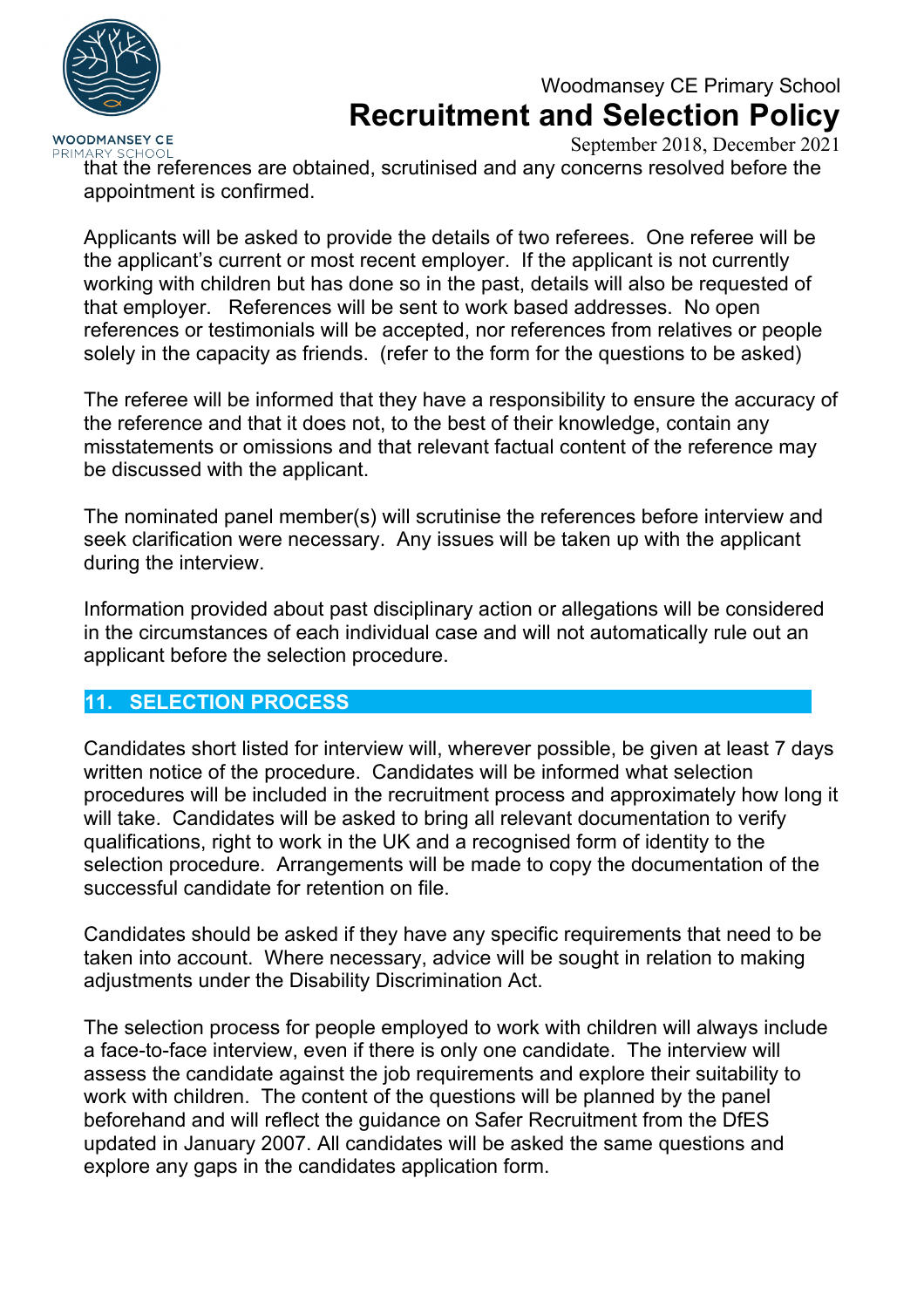

## Woodmansey CE Primary School **Recruitment and Selection Policy**

September 2018, December 2021

PRIMARY SCHOOL The interview panel will explore the candidate's attitude towards children and young people, his or her ability, the school's agenda for safeguarding and promoting the welfare of children, gaps in the candidate's employment history and any concerns arising from the information provided by the candidate and/or referees.

If, for whatever reason, references were not available before the interview, the candidate will be asked if there is anything they wish to declare or discuss as a response to the questions that will have been put to the referees. They will be informed that the appointment will not be confirmed until responses to the range of checks and references have been received.

### **12. CONDITIONAL OFFER OF EMPLOYMENT**

The successful candidate will be verbally informed of the intention to offer them the post. It will be made clear that this does not constitute a formal offer of appointment and that a number of checks are required before such an offer can be made. Any written communication will also make this clear.

In the event that the candidate does not take up the appointment any decision to offer the appointment to a second choice candidate will be taken by the whole panel.

Unsuccessful candidates will be advised as soon as possible after the interview. All documentation relating to the selection process will be retained for 6 months.

Whenever possible, the panel will review the process and communicate any learning points to the wider group of those undertaking recruitment for the school.

Feedback will be offered after the recruitment process to all applicants upon request.

### **13. MONITORING & EVALUATION**

This policy will be regularly monitored and reviewed by staff and governors on an annual basis at the same time as the Child Protection policy to ensure that it is effective in helping the school recruit, well motivated staff who share our ethos of safeguarding and promoting the welfare of children and young people.

Any new legislation or directives will be incorporated into the policy as necessary.

### **14. APPENDICES**

Standard forms and letters used in the recruitment process.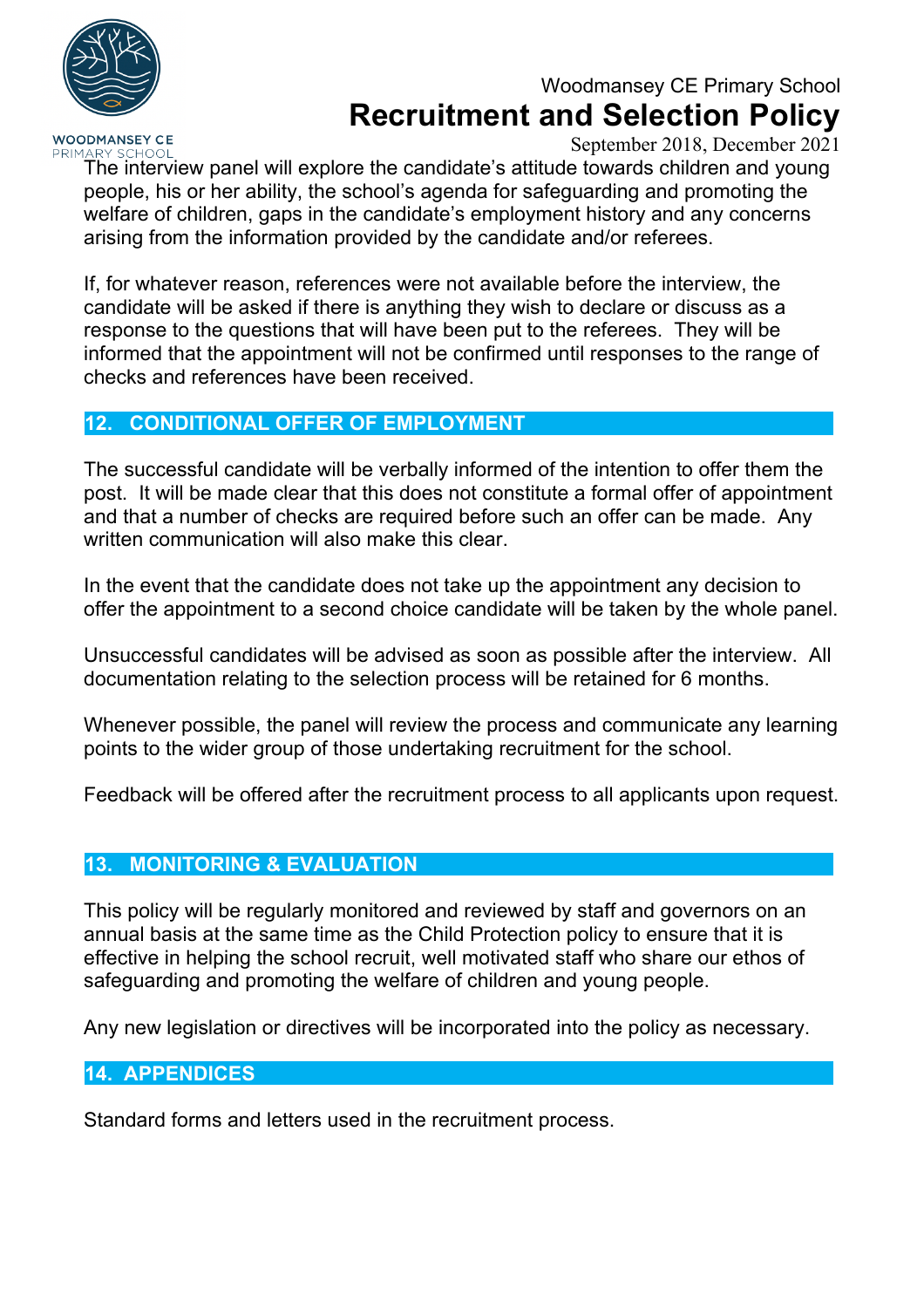

September 2018, December 2021 PRIMARY SCHOOL **RECRUITMENT ADVERTISEMENT-TEACHING AND SUPPORT POSTS**

### **PLEASE TYPE YOUR ADVERTISEMENT BELOW**

| Has the post undergone evaluation through Peodosy? |                       |                                                                                |     |                  |                                                                         |  |
|----------------------------------------------------|-----------------------|--------------------------------------------------------------------------------|-----|------------------|-------------------------------------------------------------------------|--|
| (Support posts)                                    |                       |                                                                                |     |                  |                                                                         |  |
| <b>Post Title</b>                                  |                       | Hours/Days per week (state if term time only)                                  |     |                  |                                                                         |  |
|                                                    |                       |                                                                                |     |                  |                                                                         |  |
| <b>Closing Date</b><br>(Must be filled in)         | <b>Interview Date</b> | Temporary/<br><b>Permanent?</b>                                                | Pay |                  | <b>Post</b><br><b>Number</b><br>(to be filled in<br>by Rec<br>Services) |  |
| <b>School Name and Address</b>                     |                       | <b>Contact Name and phone number (for queries</b><br>on advert placement, etc) |     |                  |                                                                         |  |
| Publications advert is to appear in                |                       | <b>Dates</b>                                                                   |     | <b>Cost Code</b> |                                                                         |  |
|                                                    |                       |                                                                                |     |                  |                                                                         |  |
|                                                    |                       |                                                                                |     |                  |                                                                         |  |
| Is a boxed advert<br>required?                     |                       | <b>Please state any logos</b><br>required and email<br>them with form.         |     |                  |                                                                         |  |
| <b>Advert Text</b>                                 |                       |                                                                                |     |                  |                                                                         |  |
|                                                    |                       |                                                                                |     |                  |                                                                         |  |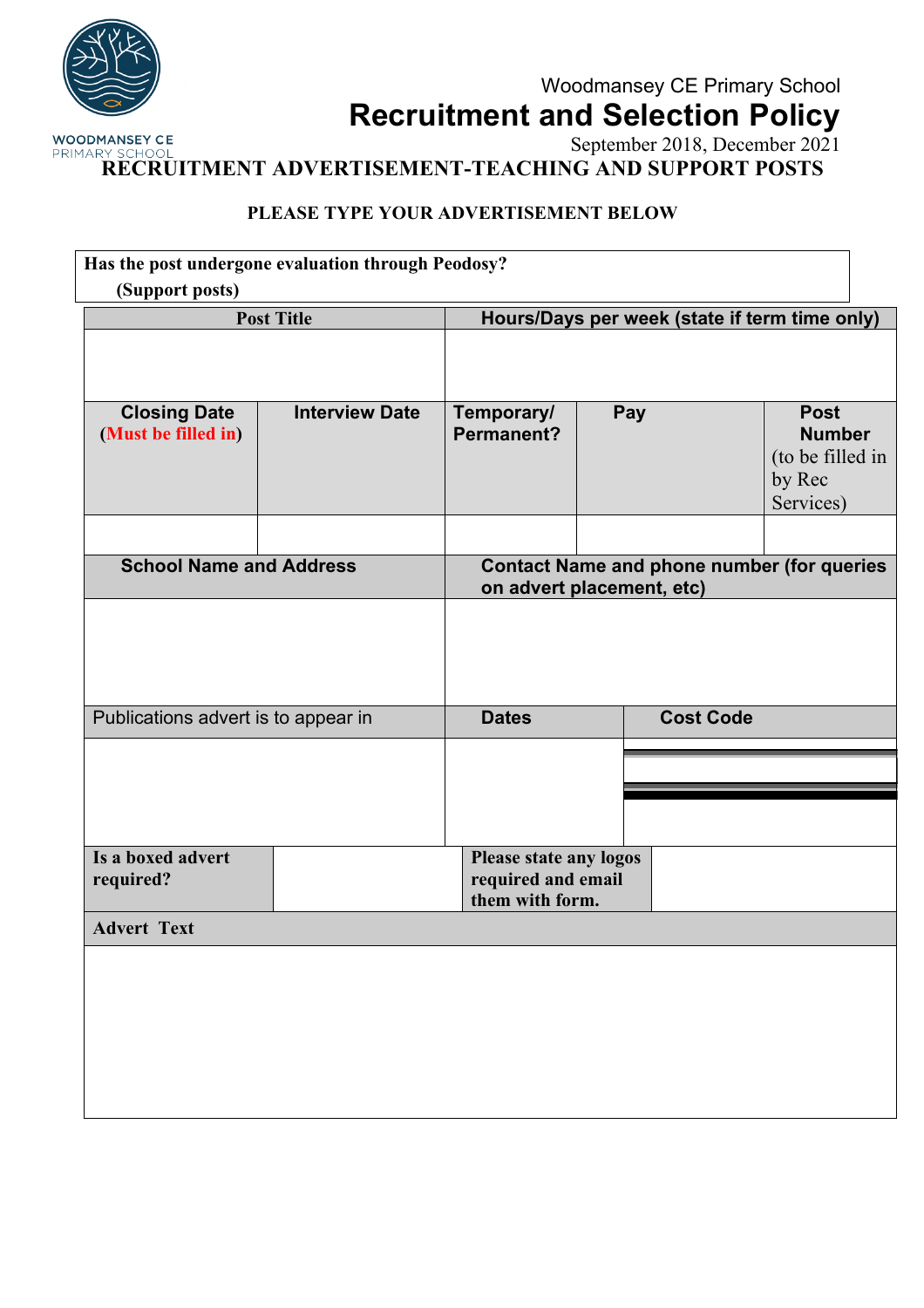

# Woodmansey CE Primary School

**Recruitment and Selection Policy**

**WOODMANSEY CE** PRIMARY

September 2018, December 2021 **How to apply** Application Forms available by **Is this a readvertisement?**

### *IMPORTANT*

*Please email this recruitment advertisement to recruitment.services@eastriding.gov.uk Please attach the job outline and employee specification so they are available to online applicants.*

**Some schools prefer to notify applicants in the advertisement that they will be unable to send individual unsuccessful notifications. If you would like the following statement to appear in your advertisement on** www.recruiteastriding.co.uk **please indicate here.**

Please note this school does not have the resources to send individual notifications to all applicants who are not shortlisted so if you have not been contacted within 2 weeks of the closing date you should assume you have been unsuccessful.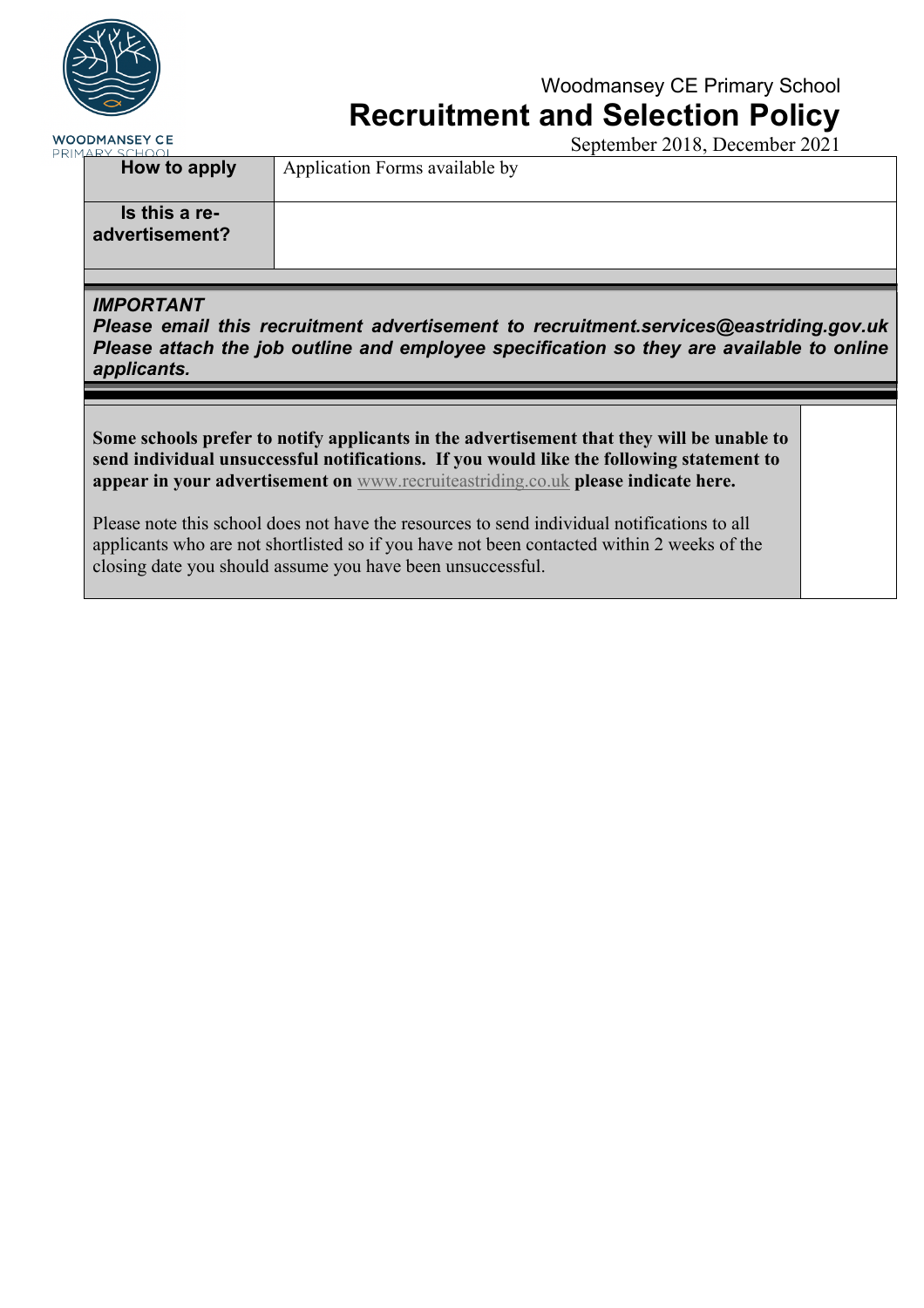

## Woodmansey CE Primary School **Recruitment and Selection Policy** September 2018, December 2021

SAMPLE LETTER INVITING TO INTERVIEW

Dear XXXX

### **Application for Year x Teacher - Post No.**

I refer to your application for the above post and am pleased to inform you that you have been selected for interview. Your interview has been scheduled for Friday 18<sup>th</sup> June.

The interview will be held at xx p.m.

Please let us know if you are **unable to attend** for the interview.

The purpose of the interview is to assess your suitability for the post and give both the panel and yourself an opportunity to gain further information before making an appointment. It will be used to seek clarification on information that you have provided in your application form and any relevant issues arising from your references.

The selection process and interview questions have been structured around the employee specification and job outline for the post. In addition to your ability to perform the duties of the post, the interview may also explore issues relating to safeguarding and promoting the welfare of children and vulnerable adults including:

- Motivation to work with children or vulnerable adults
- Ability to form and maintain appropriate relationships and personal boundaries with vulnerable groups
- Emotional resilience in working with challenging behaviours
- Attitudes to use of authority and maintaining discipline.

Please bring with you to interview original documents as proof of:

- **Identity** please bring two documents showing name and date of birth and wherever possible including a photograph e.g. passport, driving licence or birth certificate
- **Change of name** if applicable e.g. deed poll, marriage certificate
- **Current address** e.g. a current bank statement or utilities bill
- **Educational or professional qualifications** required or relevant for the post. Only original certificates or copies certified by the awarding body will be accepted or written confirmation of the qualification from the awarding body. Any foreign language documents must be accompanied by an authorised translation.
- **General Teaching Council registration** (for teaching posts)
- **Social Worker registration** (for social worker posts)

A criminal records bureau check is required for this post. The above documentation will provide sufficient documentary evidence for completion of your CRB form.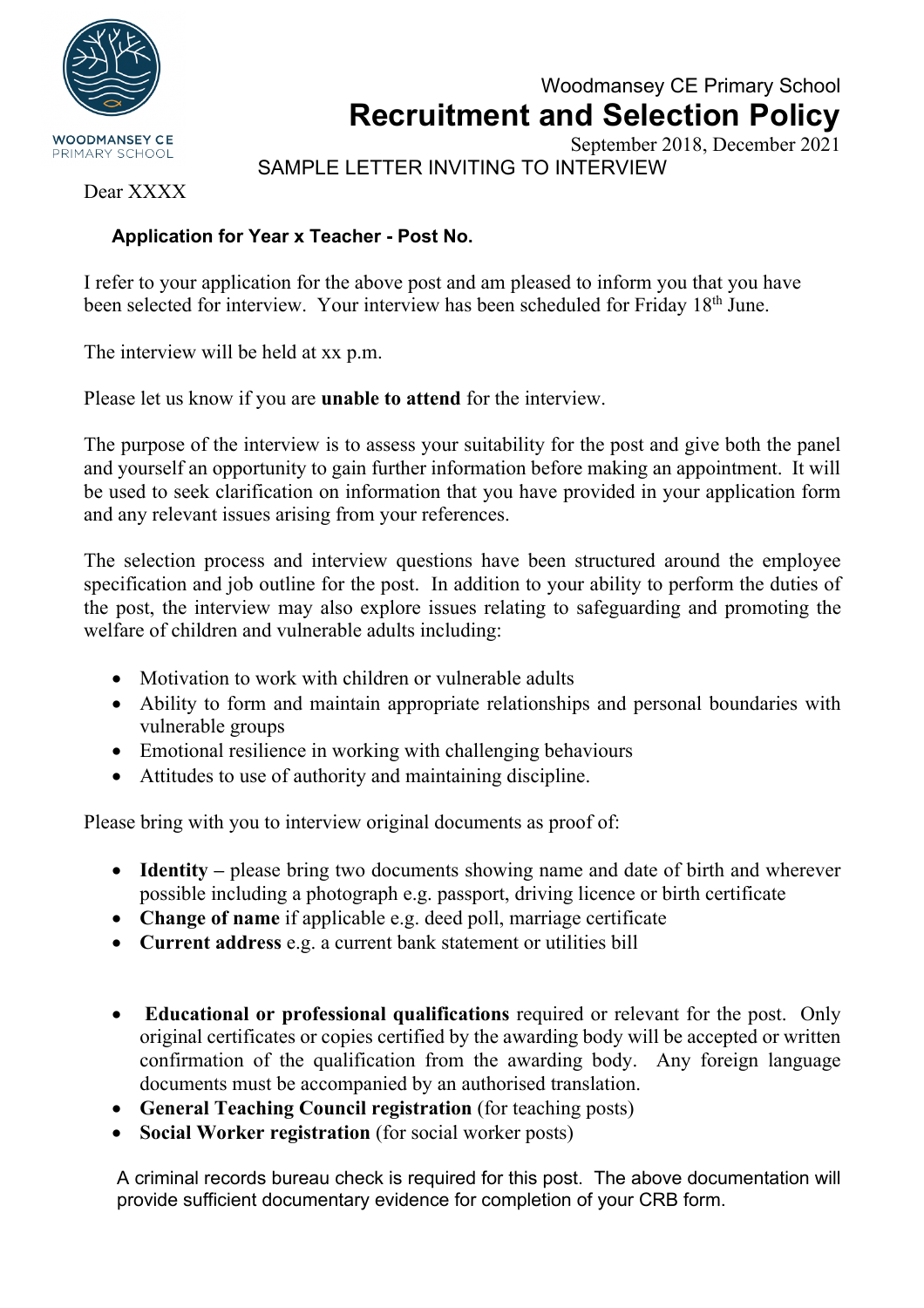

September 2018, December 2021

PRIMARY SCHOO In addition in order to comply with the requirements of the Immigration, Asylum and Nationality Act 2006, the Council needs to ascertain that all candidates for employment have the legal right to work in this country. You are required, therefore to bring with you original specified documents as listed below:

Any **ONE** of the following secure documents:

- A passport showing that the holder is a British citizen or has a right of abode in the United Kingdom.
- A document showing that the holder is a national of a European Economic Area country. This must be a national passport or identity card. EEA countries are:

*Austria, Belgium, Croatia, Denmark, Finland, France, Germany, Greece, Iceland, Ireland, Italy, Liechtenstein, Luxembourg, Netherlands, Norway, Portugal, Spain, Sweden, Switzerland, Cyprus, Malta, Czech Republic, Estonia, Hungary, Latvia, Lithuania, Poland, Slovakia, Slovenia, Romania and Bulgaria.*

- A residence permit issued by the Home Office to an EEA national.
- A passport or other document issued by the Home Office which has an endorsement stating that the holder has a current right of residence in the UK as the family member of an EEA national who is resident in the UK.
- A passport or other travel document endorsed to show that the holder can stay indefinitely in the UK.
- A passport or other travel document endorsed to show that the holder can stay in the United Kingdom, and that the endorsement allows the holder to do the type of work you are offering if they do not have a work permit.
- An application Registration Card issued by the Home Office to an asylum seeker stating that the holder is permitted to take employment

If none of the above can be produced than you must provide **TWO** documents in one of the following combinations:

### **Combination 1**

• A document giving the persons permanent National Insurance Number and name. This could be a P45, P60, National Insurance card or a letter from a Government agency

And one of the following:

- A full birth certificate issued in the UK, Channel Islands, Isle of Man or Ireland.
- A certificate of registration or naturalisation stating the holder is a British citizen.
- A letter issued by the Home Office indicating that the person named can stay indefinitely in the UK.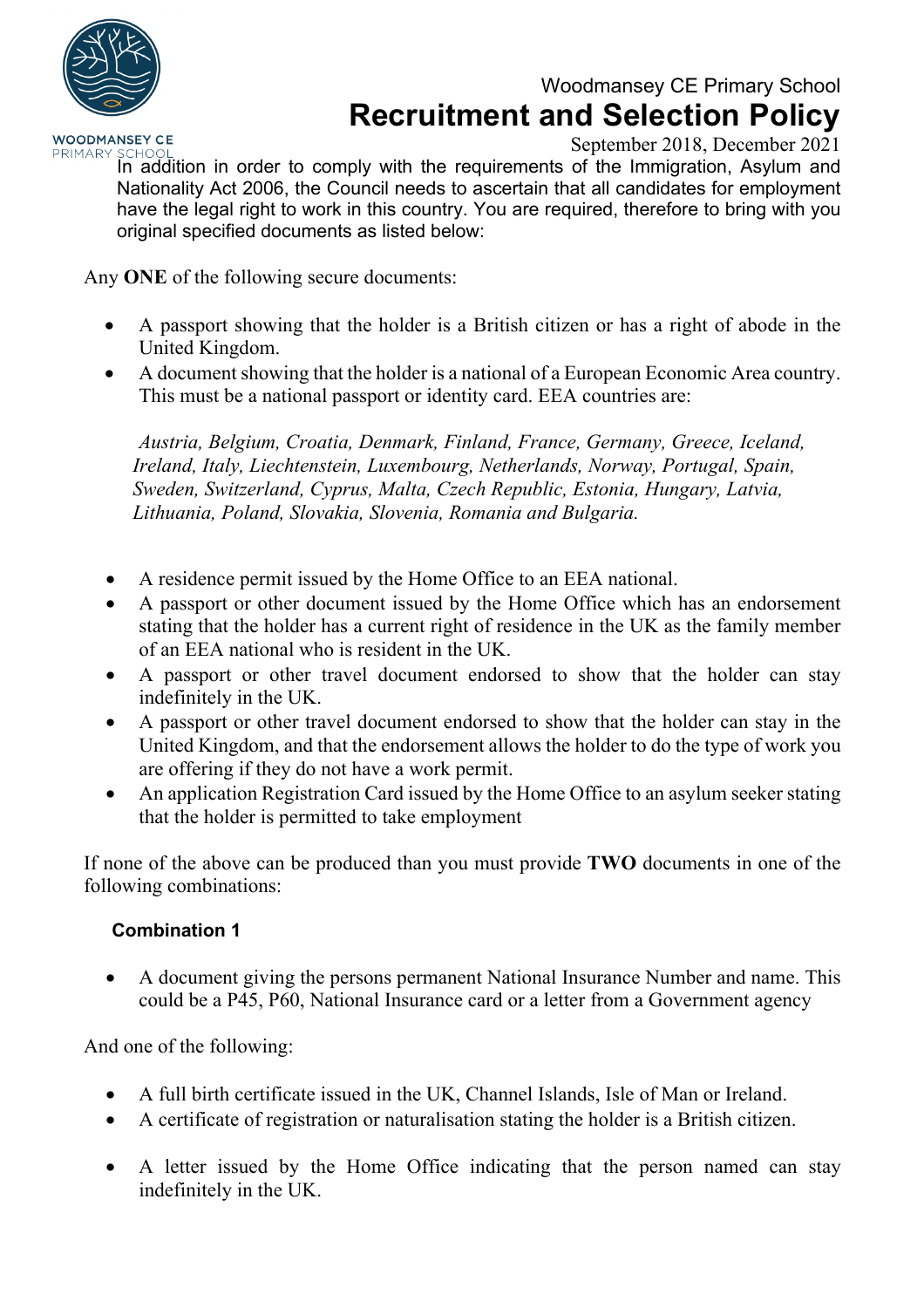

# Woodmansey CE Primary School **Recruitment and Selection Policy**

September 2018, December 2021

• An immigration Status Document issued by the Home Office with an endorsement indicating that the person named can stay indefinitely in the UK.

### **Combination 2**

• A work permit or other approval to take employment that has been issued by Work Permits UK.

And one of the following:

- A passport or other travel document endorsed to show that the holder is able to stay in the UK and can take the work permit employment in question
- A letter issued by the Home Office to the holder confirming that the person named in it is able to stay in the UK and can take the work permit employment in question.

A photocopy of the appropriate documents will be made and the original returned to you immediately. Thank you for your help in this matter.

East Riding of Yorkshire Council is pursuing equality of opportunity in employment. If you have any special requirements regarding access to the building where your interview will be held, please do not hesitate to contact Recruitment Services. Should you require the assistance of an interpreter or a British Sign Language translator, this service is also available.

Yours sincerely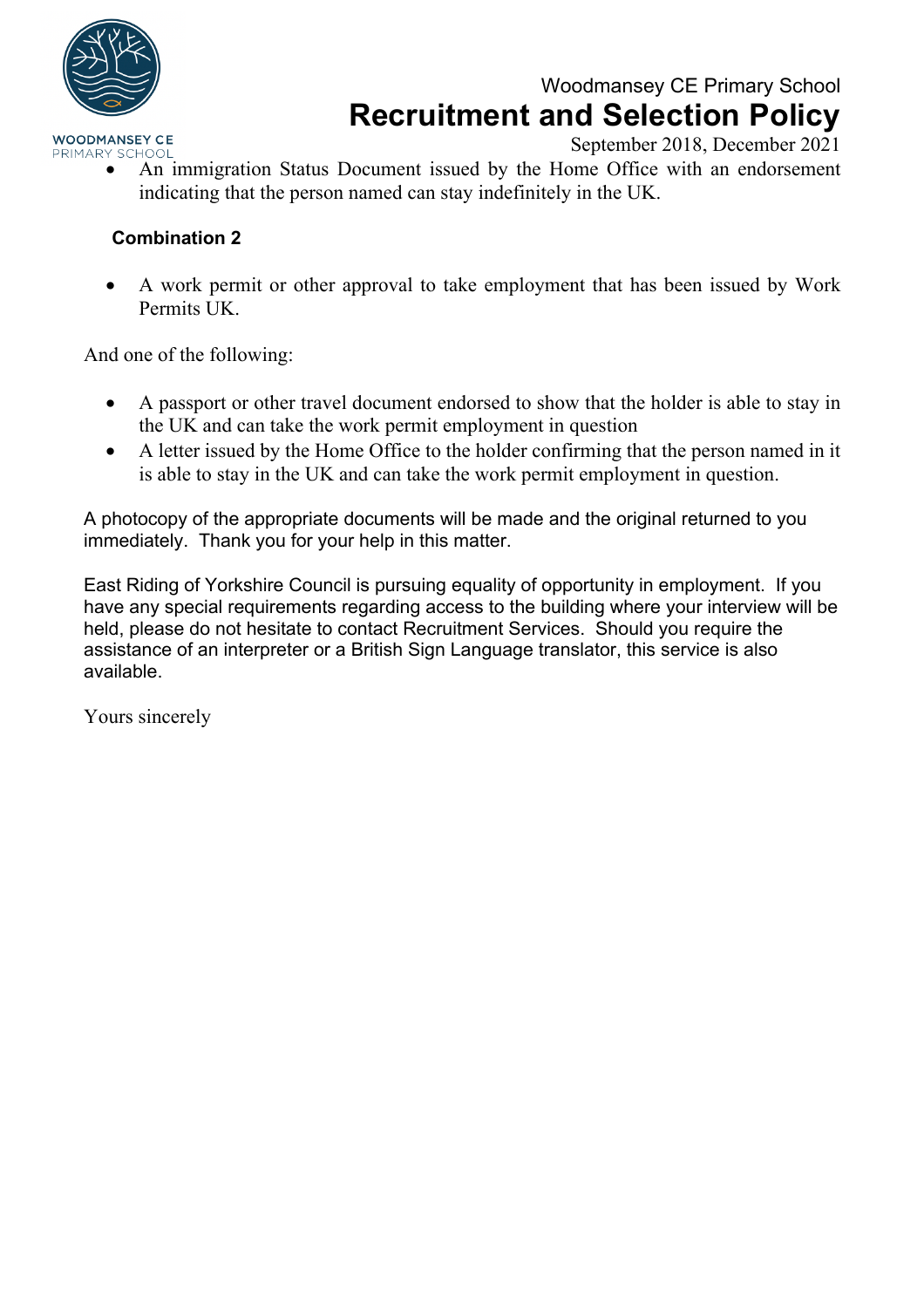

## Woodmansey CE Primary School **Recruitment and Selection Policy**

September 2018, December 2021

PRIMAR THE INTERVIEW PROCESS

- 1. Candidate arrives.
- 2. Office to collect documents and immediately  $\sqrt{ }$  check list A or list B and  $\sqrt{ }$  check that photocopies have been taken of relevant documents.
- 3. The above form to be attached to the candidates master pack which is sent to the Safeguarding panel.
- 4. Candidate attends "Curriculum Interview".
- 5. Meanwhile Safeguarding panel check the Safe Recruitment checklist particularly the "Before Interview Section" and note any issues for the "At Interview" section to be dealt with.
- 6. Safeguarding panel calls candidate for interview when ready.
	- a) Ask Safeguarding questions noting positive and negative indicators
	- b) Ask specific questions from the Safe Recruitment checklist
	- c) Ask candidates to sign form where forms were sent electronically "Declaration by Applicant"
	- d) Inform candidate and  $\sqrt{ }$  check on the checklist of the
		- No smoking policy
		- That any job offer is conditional on references, medical report, CRB status and subject to a probationary period (NQT's only)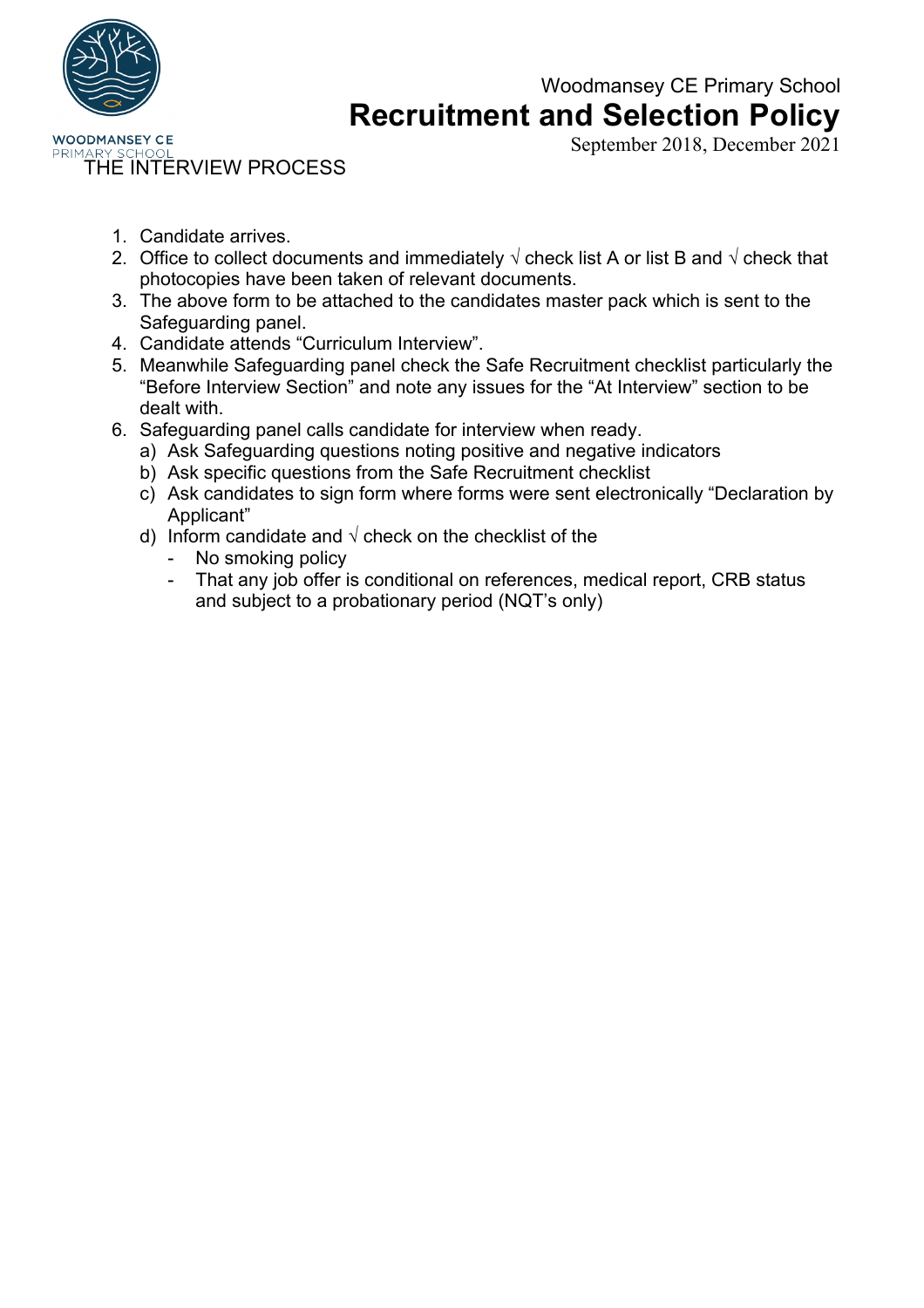

## Woodmansey CE Primary School **Recruitment and Selection Policy**

September 2018, December 2021

STANDARD REFERENCE REQUEST

PRIVATE AND CONFIDENTIAL

### **Dear \***

Application for the Post of \* - Post No. \*

| Applicant: | «FIRSTNAME» «LASTNAME»                     |
|------------|--------------------------------------------|
| Address:   | «ADDRESS1», «ADDRESS2», «TOWN», «POSTCODE» |

**The person above has given your name as an employer reference. I would be grateful if you could reply on the pro forma overleaf and return this form as soon as possible in the attached addressed envelope. To assist you, I have enclosed an employee specification. This information is required to assist in reaching a decision on this application and will be treated in strict confidence. Interviews are due to be held on Friday 18th June 2010 and a speedy reply would therefore be appreciated.**

**This post is exempt from section 4(2) of the Rehabilitation of Offenders Act 1974, by virtue of the Rehabilitation of Offenders Act 1974 (Exemptions) Order 1975. It is not, therefore, in any way contrary to the Act to reveal any information you may have concerning convictions, which would otherwise be considered as "spent" in relation to this application and which you consider relevant to the applicant's suitability for employment. Any such information will be kept in strict confidence and used only in consideration of the suitability of the applicant for a position where such an exemption is appropriate.**

Please be aware of your responsibility to ensure references given are accurate and do not contain any material misstatement or omission. Relevant factual content of the reference may be discussed with the applicant and you may be contacted for clarification where required.

**May I take this opportunity to thank you in advance for your reply.**

**Yours sincerely**

**(Headteacher)**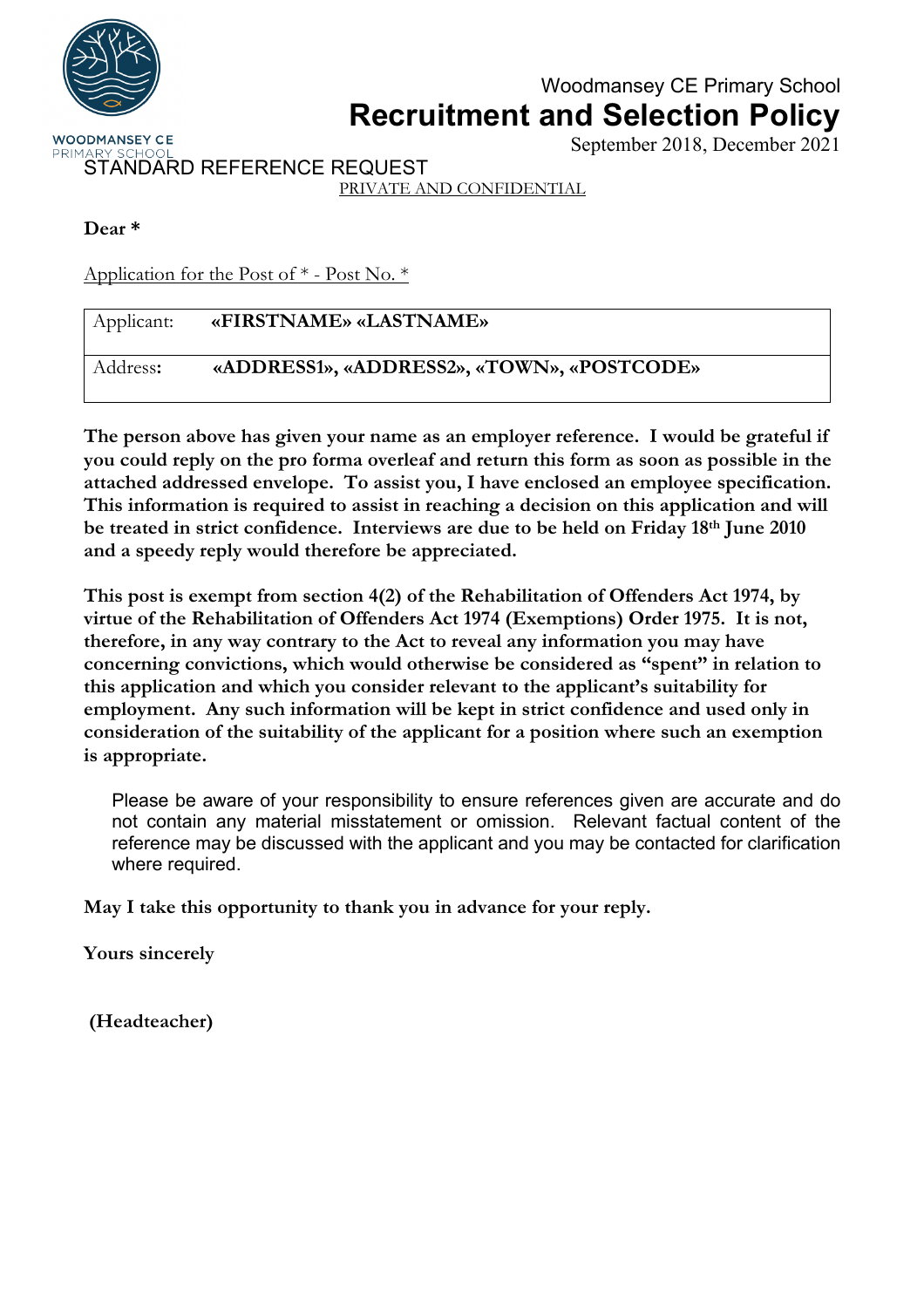

September 2018, December 2021

### **EAST RIDING OF YORKSHIRE COUNCIL - REFERENCE REQUEST**

| Name of Applicant: *                                                                                                                                                                             |                  |    |                     |                                            |     |
|--------------------------------------------------------------------------------------------------------------------------------------------------------------------------------------------------|------------------|----|---------------------|--------------------------------------------|-----|
| Post Title: *                                                                                                                                                                                    |                  |    |                     | Post Number: *                             |     |
| Provided By:                                                                                                                                                                                     |                  |    | Name (please print) |                                            |     |
| Organisation                                                                                                                                                                                     |                  |    | Position            |                                            |     |
| Length of time you have known the applicant:                                                                                                                                                     |                  |    |                     |                                            |     |
| The applicant's period of employment or training with you.                                                                                                                                       |                  |    |                     | From:                                      | To: |
| Is/was this:                                                                                                                                                                                     | <b>Full-time</b> | or |                     | <b>Part-time - Number of Hours Worked:</b> |     |
| Your working relationship to the applicant (e.g. Head teacher, line manager):                                                                                                                    |                  |    |                     |                                            |     |
| The applicant's current or last job title or role within your organisation/school, their main duties<br>and level of responsibility (for teachers please state subjects and key stages trained): |                  |    |                     |                                            |     |
| Reason for leaving your employment (if applicable) e.g. voluntary resignation, dismissal etc.                                                                                                    |                  |    |                     |                                            |     |
| Please comment on the applicant's working relationships with other people e.g. colleagues, children,<br>vulnerable adults, general public, as applicable:                                        |                  |    |                     |                                            |     |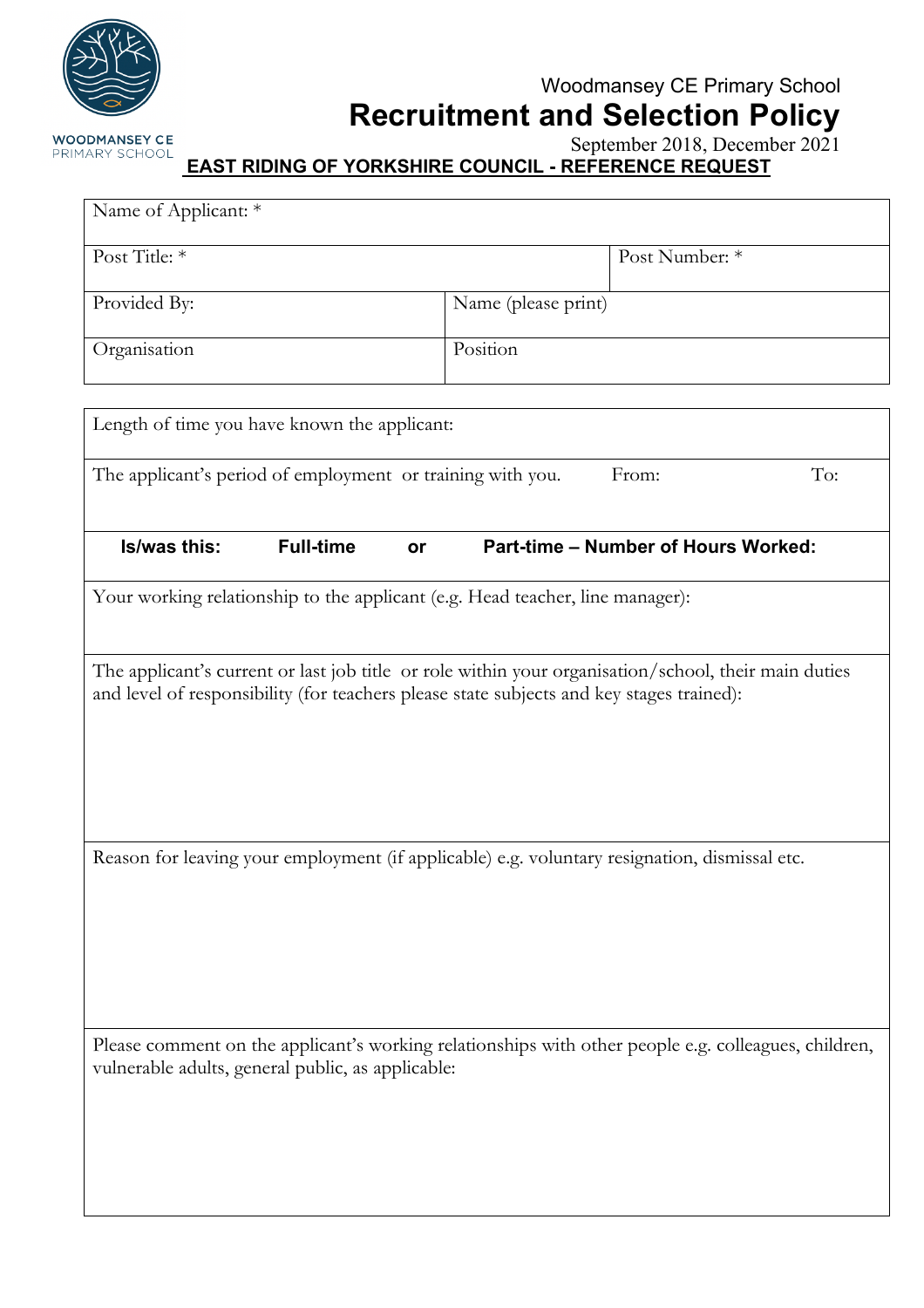

PRIMARY SCHOOL

# Woodmansey CE Primary School **Recruitment and Selection Policy**

September 2018, December 2021

Are you completely satisfied that the applicant is suitable to work with children and/or vulnerable adults? If not, please provide specific details of concerns and reasons why you believe the applicant may be unsuitable:

Please give details of any disciplinary procedure the applicant has been subject to in which the disciplinary sanction is current, or any involving issues related to the safety and welfare of children or vulnerable adults, whether time expired or not, and the outcome of these:

Please give details of any allegations or concerns that have been raised about the applicant that relate to the safety and welfare of children or vulnerable adults or behaviour towards vulnerable groups, and the outcome of those concerns, e.g. whether the allegations or concerns were investigated, the conclusion reached and how the matter was resolved:

Please give any other comments on the applicant's performance history and conduct, including performance management issues:

Please comment on the applicant's behaviour management expertise: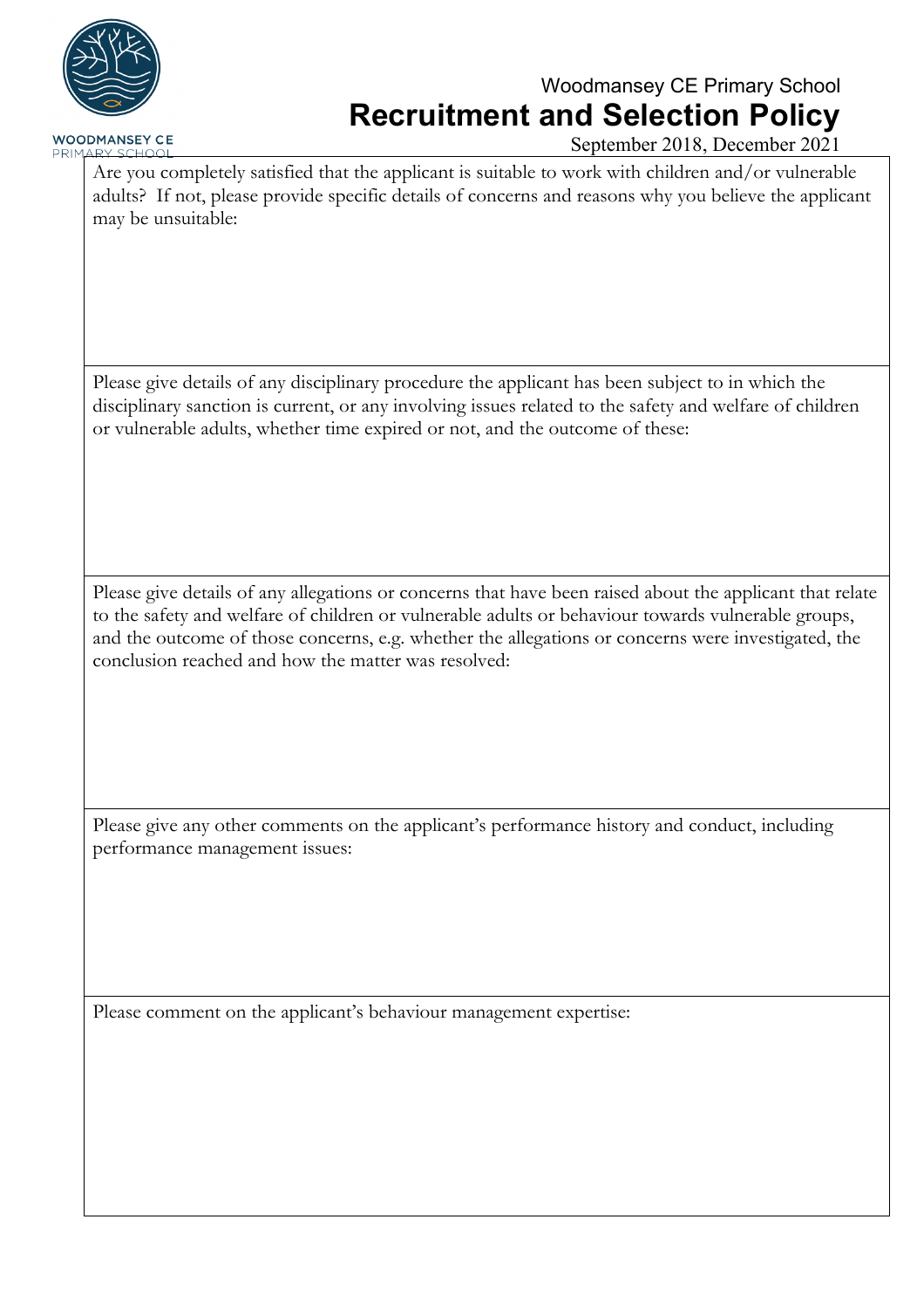

# Woodmansey CE Primary School **Recruitment and Selection Policy**

September 2018, December 2021

Please comment on the applicant's honesty, punctuality and reliability: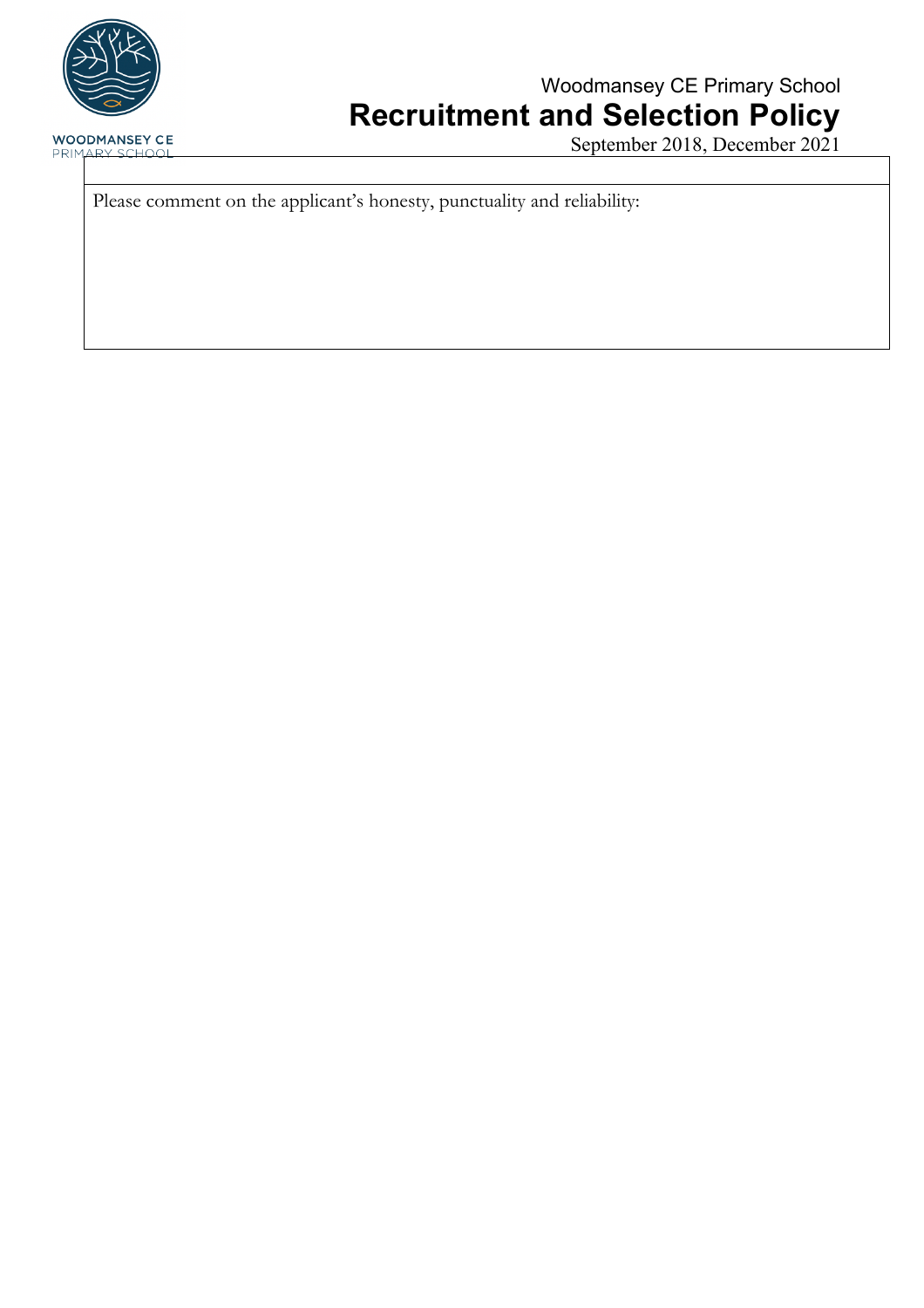

# Woodmansey CE Primary School **Recruitment and Selection Policy**

September 2018, December 2021

With reference to the job details enclosed, please comment on the applicant's suitability for this appointment in terms of ability and standard of work. Please describe any strengths or weaknesses you consider the applicant has demonstrated during their employment especially in relation to the employee specification and:

Please add any other information as to the applicants' character or background relevant to their suitability for this post:

You may wish to attach a separate letter. Universities and Teacher Training bodies may wish to submit standard references for this section.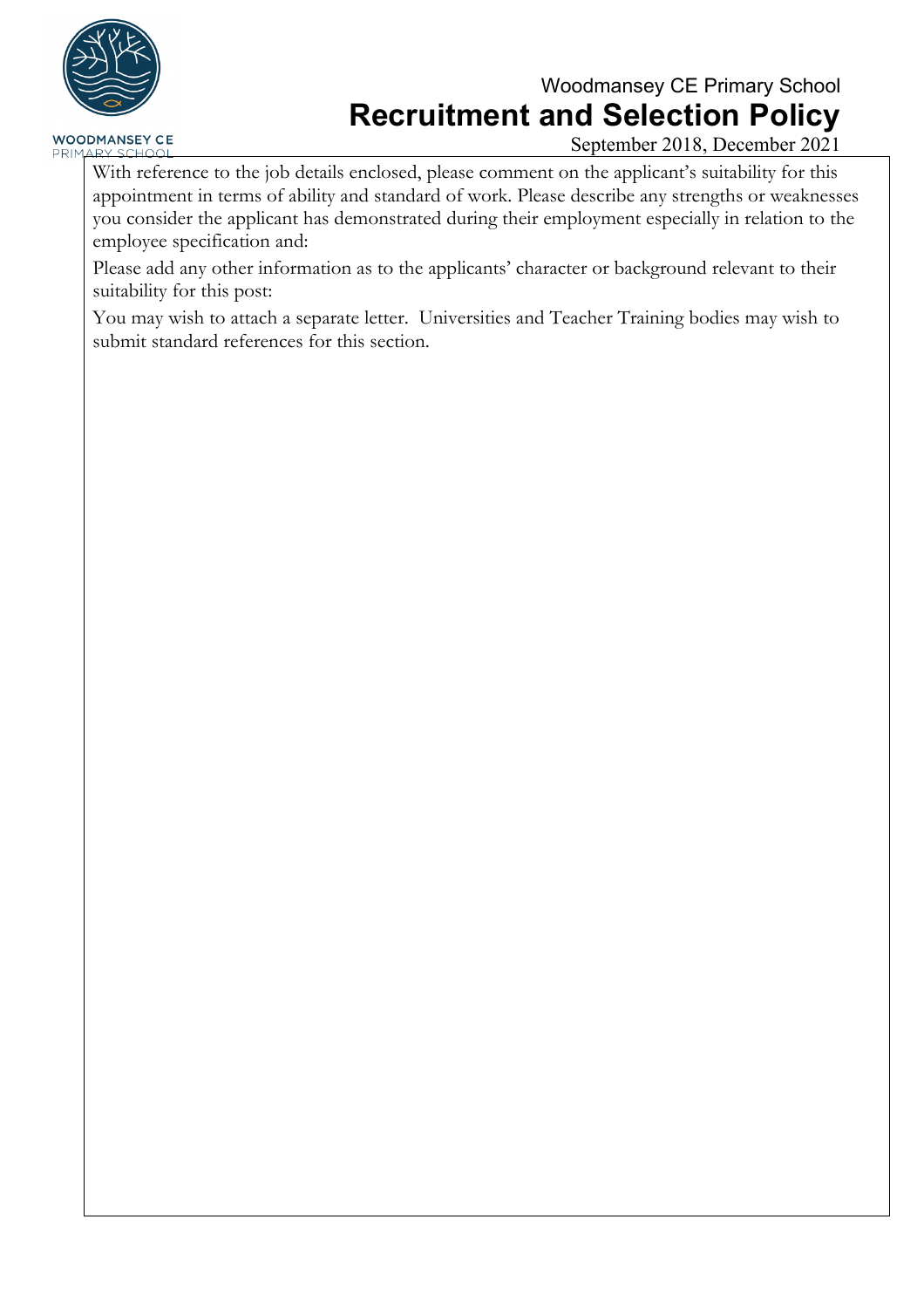

September 2018, December 2021

| In similar circumstances and with your present knowledge, would you re-employ the applicant/re-<br>engage the student? If not, please say why:                      |                                                                                                                                                               |      |  |  |  |
|---------------------------------------------------------------------------------------------------------------------------------------------------------------------|---------------------------------------------------------------------------------------------------------------------------------------------------------------|------|--|--|--|
|                                                                                                                                                                     | Attendance/Health Record: Number of days absent due to sickness in last full year or, if<br>employed for less than one year, during the period of employment. |      |  |  |  |
| Salary Details: Please detail the applicant's salary and benefits.                                                                                                  |                                                                                                                                                               |      |  |  |  |
| Data Protection Act 1998<br>Will the applicant receive a copy of this reference or otherwise learn of its contents?                                                 |                                                                                                                                                               |      |  |  |  |
| <b>YES</b>                                                                                                                                                          | N <sub>O</sub>                                                                                                                                                |      |  |  |  |
| If "No" would you have any objections to its contents being revealed during the course of<br>the selection process or at anytime in the future?<br><b>YES</b><br>NO |                                                                                                                                                               |      |  |  |  |
|                                                                                                                                                                     |                                                                                                                                                               |      |  |  |  |
| Signature                                                                                                                                                           |                                                                                                                                                               | Date |  |  |  |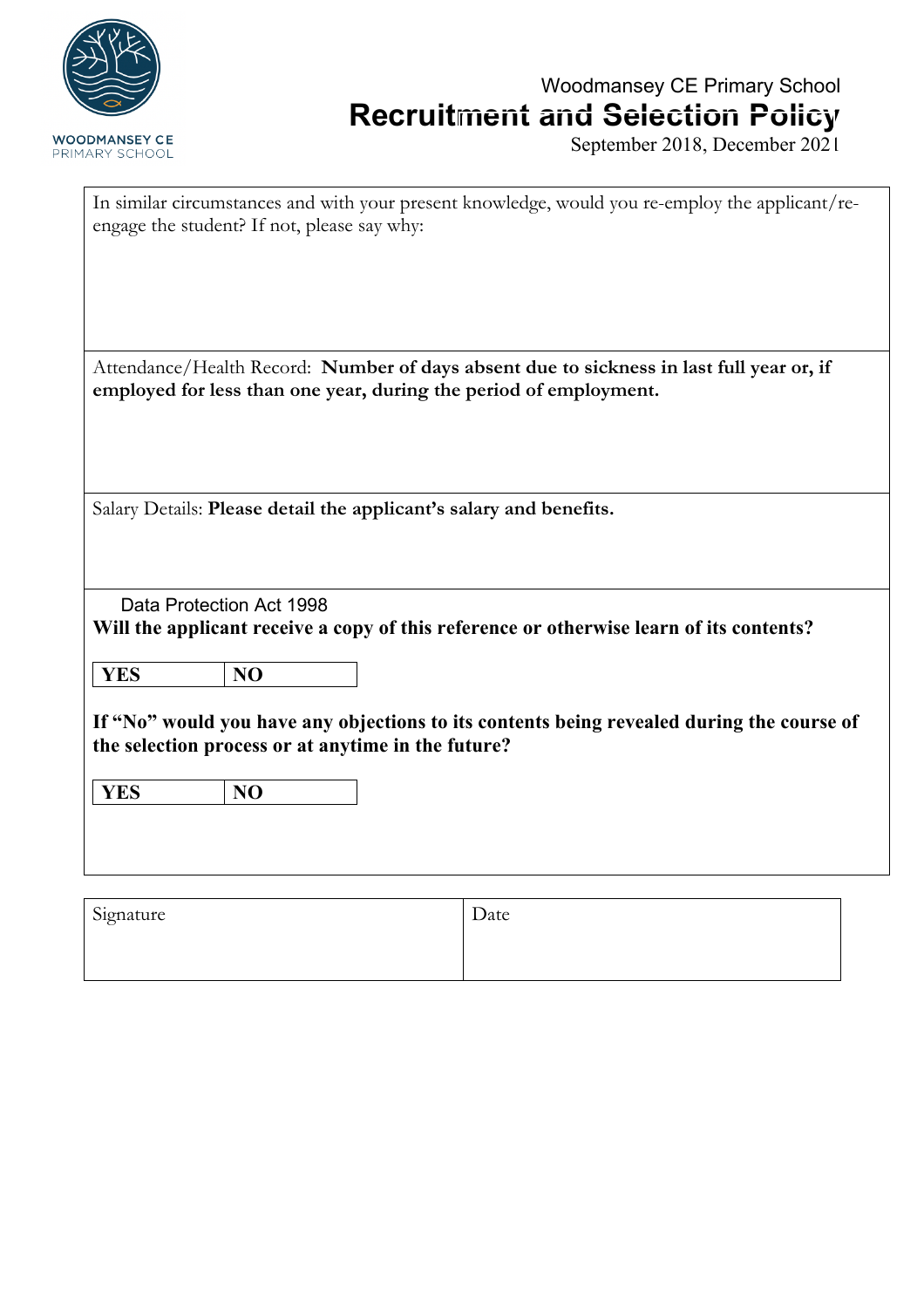

September 2018, December 2021



### **EMPLOYEE SPECIFICATION AN EXAMPLE**

**POST TITLE**: **JOB -** YEAR 4 TEACHER **POST NUMBER**:

Temporary NO Permanent YES Part Time YES Full Time NO Hours of Work: 0.5 p/w

|                                                    | <b>Essential</b>                                                                                                                                                                                                                                                                                        | <b>Desirable</b>                                                                    | <b>How Measured During Recruitment</b><br>and Selection Progress |
|----------------------------------------------------|---------------------------------------------------------------------------------------------------------------------------------------------------------------------------------------------------------------------------------------------------------------------------------------------------------|-------------------------------------------------------------------------------------|------------------------------------------------------------------|
| <b>Experience</b>                                  | Awareness of the specific needs of KS2<br>children.                                                                                                                                                                                                                                                     | Experience of teaching Y2 and/or Year<br>$5^{\circ}$                                | <b>Application Form</b><br><b>Interview</b><br>Reference         |
| <b>Education/Training</b><br><b>Qualifications</b> | <b>Qualified Teacher Status</b><br>Right to work in the UK                                                                                                                                                                                                                                              | Additional relevant training post<br>qualification                                  | <b>Documentation Check</b>                                       |
| <b>Special Knowledge</b>                           | Understanding the Primary Strategy.<br>Understands the principles of<br>Accelerated Learning.<br>Understands the principles and basis of<br>APP.<br>Is able to differentiate effectively for<br>pupils of all abilities.<br>Understanding of the effective teaching<br>and numeracy and literacy in KS2 | Familiar with the requirements of Year 6<br>re preparations for National Assessment | <b>Application Form</b><br>Interview                             |